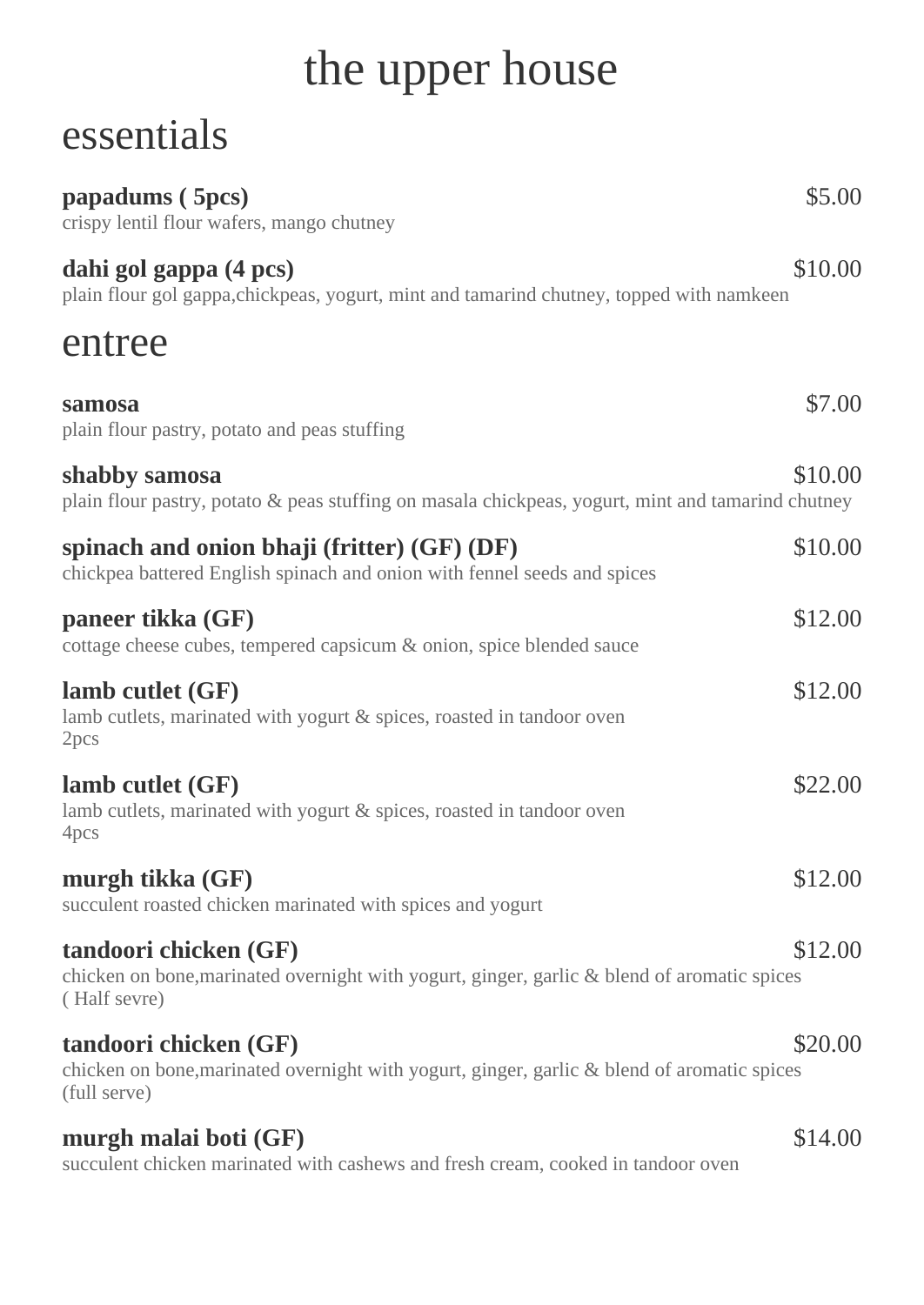| afghani chicken $(GF)$                                                                                | \$14.00 |
|-------------------------------------------------------------------------------------------------------|---------|
| chicken on bone, marinated with cashew, yogurt & fresh cream, cardamom & mixed spices<br>(Half serve) |         |
| afghani chicken $(GF)$                                                                                | \$25.00 |
| chicken on bone, marinated with cashew, yogurt & fresh cream, cardamom & mixed spices<br>(full serve) |         |
| chilli chicken (GF) (DF)                                                                              | \$12.00 |
| marinated chicken pieces, deep fried, tossed in chilli & soy sauce                                    |         |
| masala fried prawns<br>deep fried battered parwns, mixed spices, mint sauce                           | \$14.00 |
| platters                                                                                              |         |
| vegetarian platter                                                                                    | \$16.00 |
| samosa, spinach & onion fritters, paneer pakora<br>(2pcs each)                                        |         |
| non-vegetarian platter                                                                                | \$26.00 |
| tandoori chicken, lamb cutlets, murgh malai boti<br>(2pcs each)                                       |         |
| mixed platter                                                                                         | \$26.00 |
| samosa, paneer pakora, murgh tikka, lamb cutlets<br>(2pcs each)                                       |         |
| mains                                                                                                 |         |
| murgh makhani (butter chicken) (GF)                                                                   | \$20.00 |
| succulent tandoori chicken, spices, tomato and cashew gravy                                           |         |
| murgh palak $(GF)$<br>tender chicken, spinach, tempered garlic & green chillies, tomato gravy         | \$20.00 |
| hari mirch chicken (GF) (DF)                                                                          | \$20.00 |
| tender chicken cooked with tempered green chillies & coriander leaves                                 |         |
| murgh tikka masala (GF)<br>succulent tandoori chicken, onion & capsicum, tomato and cashew gravy      | \$20.00 |
| mango chicken $(GF)$ (DF)                                                                             | \$20.00 |
| tender chicken, mango pulp, tomato & onion gravy, coconut cream                                       |         |
| lamb rogan josh $(GF)$ (DF)<br>diced lamb slow cooked with onion and tomato gravy                     | \$21.00 |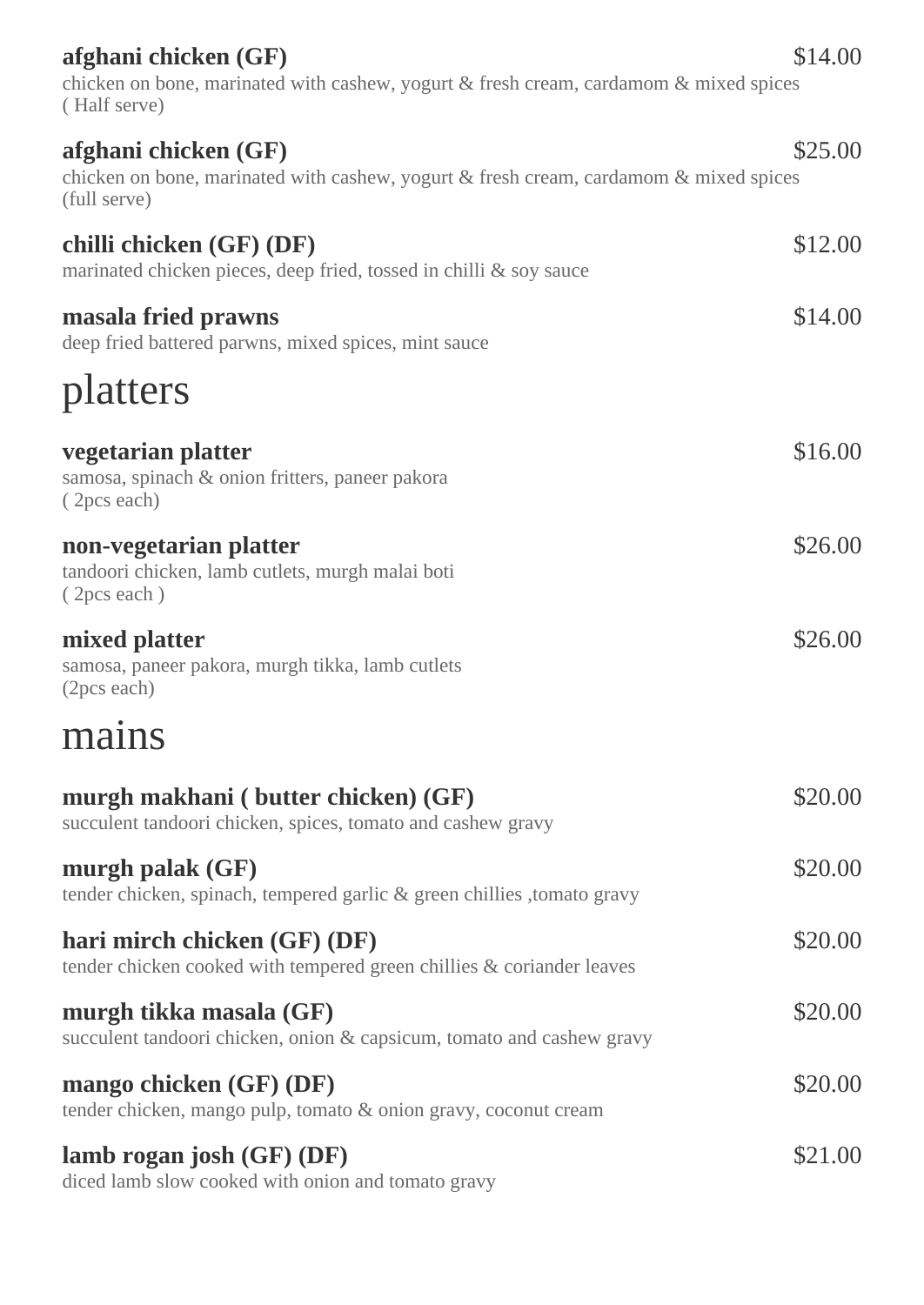| lamb madras $(GF)$ $(DF)$<br>diced lamb, tempered mustard seeds & curry leaves, coconut & tomato gravy                                 | \$21.00 |
|----------------------------------------------------------------------------------------------------------------------------------------|---------|
| lamb korma (GF)<br>braised lamb, roasted dry fruits, tomato & cashew gravy & fresh cream                                               | \$21.00 |
| beef kashmiri (GF)<br>tender beef, sauteed dry fruits & coconut, tomato gravy with fresh cream                                         | \$21.00 |
| beef vindaloo (GF)<br>tender beef, tempered mustard seeds & dry fenugreek leaves, tangy vindaloo gravy                                 | \$21.00 |
| malabar prawn $(GF)$ $(DF)$<br>prawns, coconut milk, tempered mustard seeds, tomato and onion gravy                                    | \$22.00 |
| goan fish curry $(GF)$ $(DF)$<br>fried barramundi fillets, tempered mustard seeds & curry leaves, tomato onion gravy, coconut<br>cream | \$22.00 |
| pahadi bhed $(goat)$ $(GF)$ $(DF)$<br>slow cooked diced goat, onion and tomato gravy, ginger and mixed spice                           | \$24.00 |
| goat sizzler $(GF)$ $(DF)$<br>sizzling braised goat with onion, capsicum, coriander and whole spices                                   | \$24.00 |
| daal makhni (GF)<br>slow cooked black lentils, infused aromatic spices, coriander & butter cream                                       | \$16.00 |
| daal tadka (GF) (DF)<br>slow cooked yellow lentils, tempered cumin and mustard seeds, fresh coriander                                  | \$16.00 |
| paneer butter masala (GF)<br>cottage cheese, tempered mustard seeds, tomato and cashew gravy                                           | \$18.00 |
| eggplant and potato $(GF)$ (DF)<br>fried eggplant & potato, cumin seeds, green chillies, onion & tomato gravy                          | \$18.00 |
| palak paneer (GF)<br>cottage cheese, english spinach, tempered ginger & garlic, tomato gravy                                           | \$18.00 |
| bhindi masala (okhra) (GF) (DF)<br>fried okhra, chopped onion, cumin & fennel seeds, green chillies, tomato gravy                      | \$18.00 |
| malai kofta (GF)<br>cottage cheese & potato loafs, tomato, onion & cashew gravy                                                        | \$18.00 |
| navratan korma (GF)<br>mixed vegetables, sauteed dry fruits, tomato and cashew gravy                                                   | \$18.00 |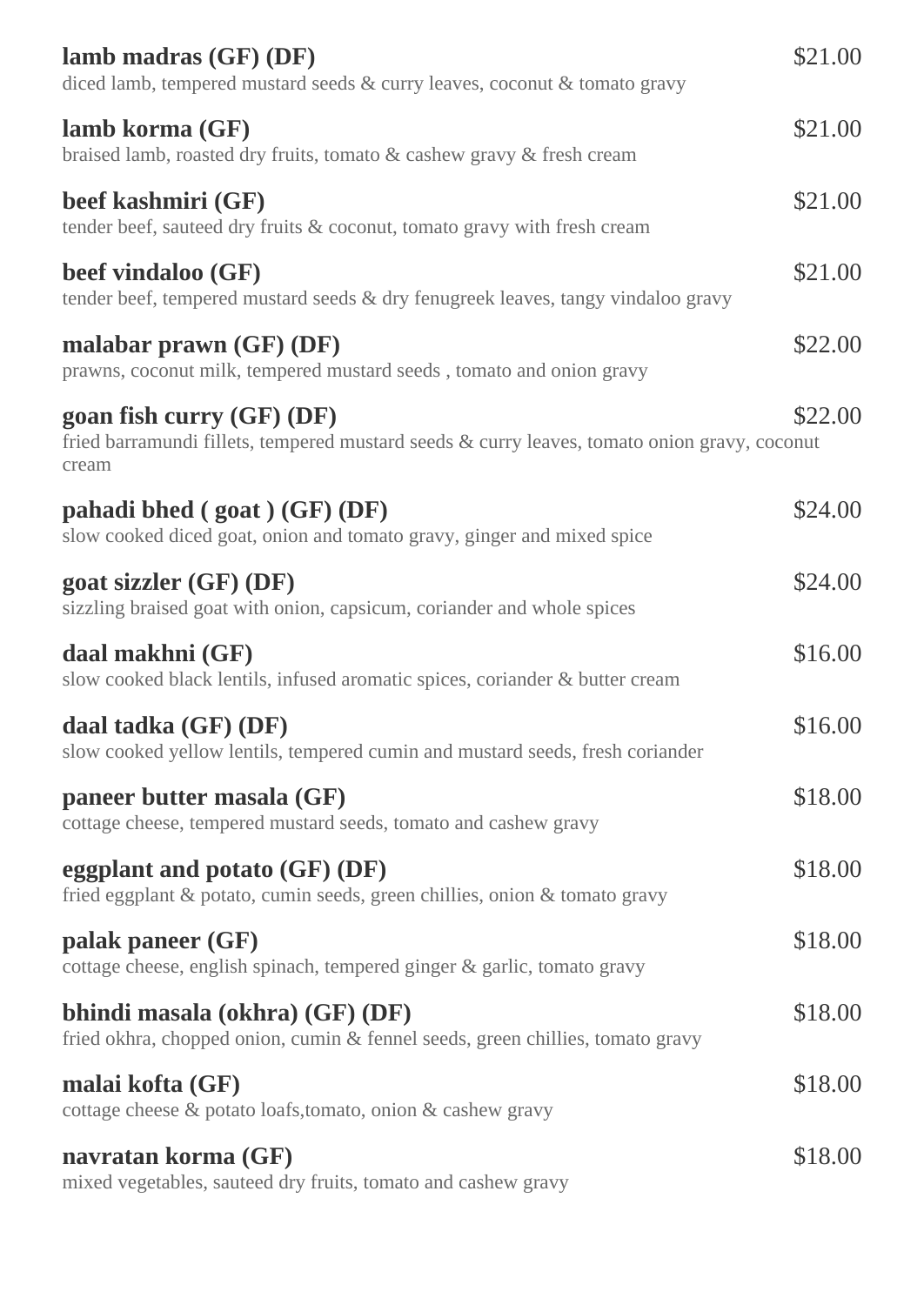| aloo gobi masala (GF) (DF)<br>cauliflower & potato, tempered cumin seeds, onion & tomato gravy        | \$18.00 |
|-------------------------------------------------------------------------------------------------------|---------|
| aloo matar $(GF)$<br>potato & peas, tempered cumin seeds, onion & tomato gravy, fresh cream           | \$18.00 |
| egg curry (GF)<br>boiled eggs, sauteed capsicum, tempered cumin seeds, fenugreek leaves, tomato gravy | \$18.00 |
| bread<br>all our dishes are perfect with our bread                                                    |         |
| tandoori roti<br>wholemeal flour baked bread                                                          | \$4.00  |
| tandoori naan<br>plain flour baked bread                                                              | \$4.00  |
| tandoori garlic naan<br>plain flour bakes bread, roasted garlic infused butter                        | \$4.50  |
| cheese naan<br>plain flour baked bread, stuffed cheese                                                | \$6.00  |
| cheese & garlic naan<br>plain flour baked bread, stuffed cheese & garlic infused butter               | \$6.00  |
| kashmiri naan<br>plain flour baked bread, stuffed dry fruits, coconut & sweet spices                  | \$6.00  |
| olive & cheese naan<br>plain flour baked bread, stuffed olive & cheese                                | \$6.00  |
| pizza naan<br>plain flour baked bread, stuffed onion, capsicum, cheese & Italian herbs                | \$6.00  |
| aloo paratha<br>plain flour baked bread, stuffed potato & onion                                       | \$6.00  |
| paneer paratha<br>plain flour baked bread, stuffed cottage cheese and spices                          | \$6.00  |
| chicken naan & cheese<br>plain flour baked bread, stuffed roasted chicken & cheese                    | \$8.00  |
| keema naan<br>plain flour baked bread, stuffed spiced lamb                                            | \$8.00  |